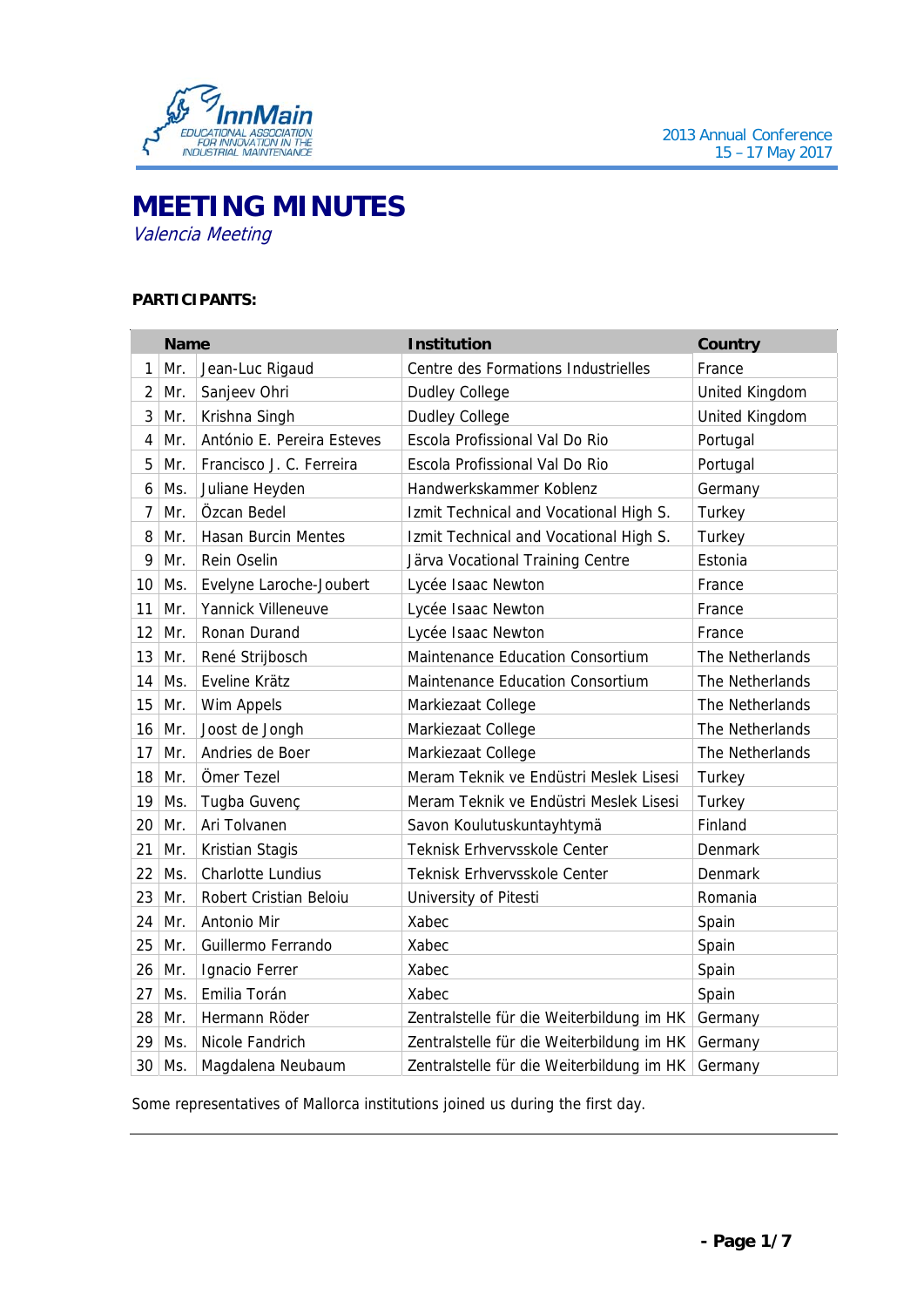

#### **1. Welcome and Introduction to the work meeting**

On the 15<sup>th</sup> of May the participants are welcomed by Mr. Fernando Gilet, vice-Mayor of the city Palma de Mallorca in Bellver castle. They could also visit the Castle and enjoy a reception offered by "Fundación Educación y Familia".

The Annual Meeting is officially opened with a kind word of welcome of the manager of Parc Bit, Mr. Miquel Bernat. Secondly, Mr. Antonio Mir as President of InnMain gives a short introduction highlighting the great response of the InnMain partners for coming to the meeting, and the importance of collaboration on an international level.

Finally the President of the Government of Balearic Islands, Mr. José Ramón Bauzá, kindly welcomes all international guests to the meeting. He scribes the importance of education, the learning of other countries and their best practices in the Dual System. He is being accompanied by Mr. Joaquín García Martínez, Ministry of economics and competitiveness.

The Regional TV and some regional newspapers cover the act.

## **2. WORKSHOP 1: The Dual System of Vocational Training**

This workshop is led by Ms. Nicole Fandrich and Ms. Magdalena Neubaum from ZWH – Central Agency for Vocational Continuing Education and Training in the Skilled Crafts.

Ms. Fandrich opens the presentation by giving an overview of the current economic situation in Germany, after which she continues with presenting the German Dual Training system.

After the presentation, the audience ask questions about the system. About the students, the levels the students have and how the collaboration with companies works. At the moment there is enough internship available for the amount of people that apply.

After ZWH, representatives from other countries explain the peculiarities of the dual system in other countries:

- 1. Mr. Joost de Jongh from MARKIEZAAT COLLEGE presents the Dual System in The Netherlands
- 2. Mr. Kristian Stagis from TEC presents the Dual System in Denmark
- 3. Mr. Ari Tolvanen from SAVO CONSORTIUM FOR EDUCATION presents the Dual System in Finland

Mr. José Luis Roses as Vice-President of the Chamber of Commerce gives a short speech about the importance of maintaining the dialogue between companies and schools in order to improve education.

#### **3. WORKSHOP 2: Relationship between Schools, Companies and Government**

This workshop is led by Mr. René Strijbosch, from MEC - Maintenance Education Consortium.

The groups are divided in little teams who discuss the role of education, companies and policy, in a list of 12 topics: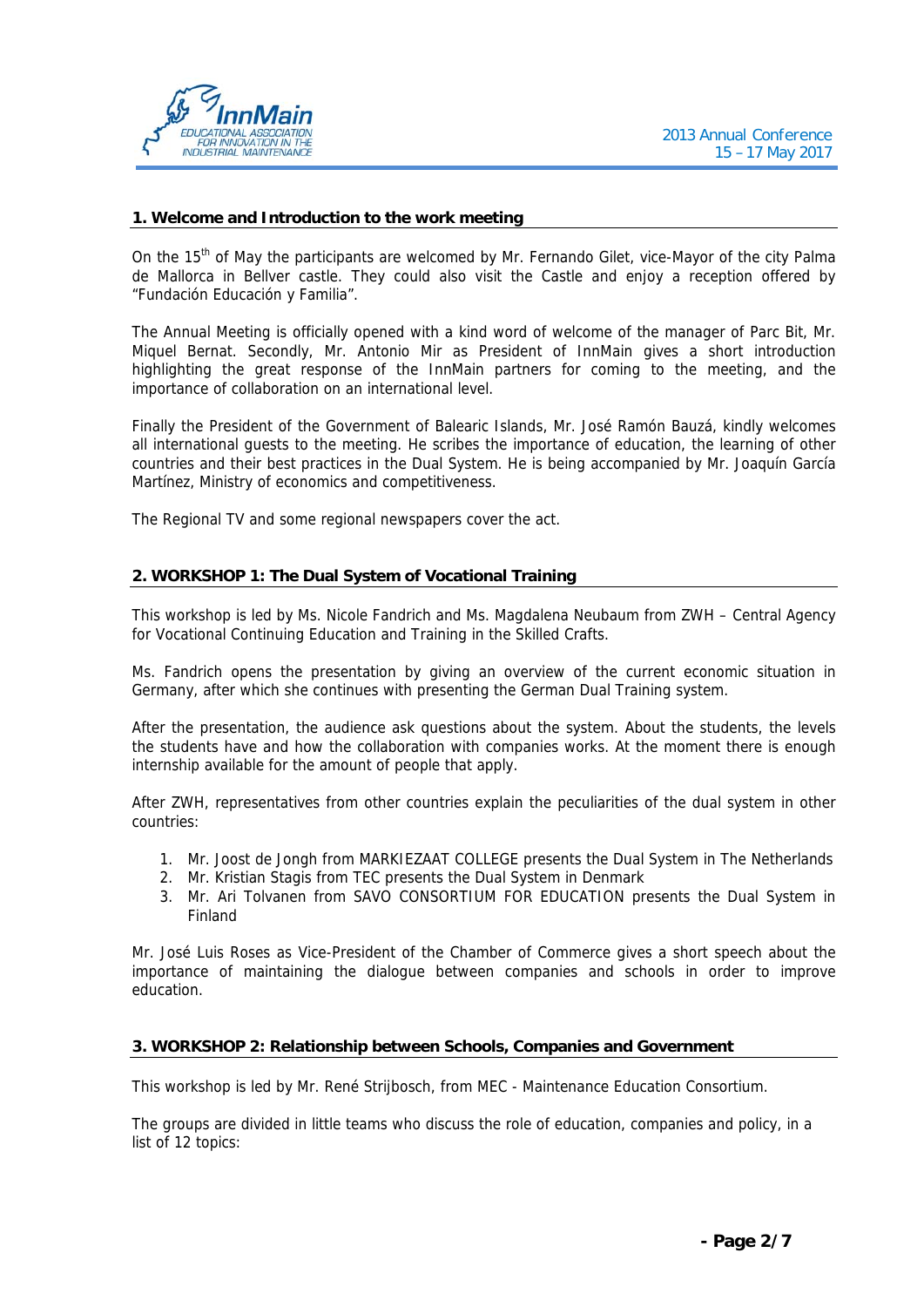

- 1. Adapt and modernise but perform this nationally
- 2. In-company training and lifelong learning
- 3. Collaboration and co-operation
- 4. Supporting upgrading of education
- 5. Skill needs and job requirements
- 6. Better career guidance
- 7. Transectoral and transnational mobility, international and inter- sectoral acknowledgement of certificates.
- 8. Flexibility through modularisation
- 9. Special courses
- 10. Special courses for older workers
- 11. Interdisciplinary and multidisciplinary skills / knowledge
- 12. Multi-skilling and strengthen intercultural and language skills

**GROUP 1**: They talked about how the need of the companies is expressed in the different countries.

**GROUP 2**: They agreed in the group that all of the tree areas should be involved in developing all the points. The combination of the responsibilities in all areas is different. Each time, one of the responsible should take the lead in making the solution. This can be decided by looking at who has the greatest interest in the matter.

**CONCLUSION**: All partners -schools, companies and policy responsible- should be involved in the process, because they are involved in the problem and take responsibility. Each nationality should have their own responsibilities.

### **4. WORKSHOP 3: MOBILITY OF STUDENTS, COMPANY TRAINERS AND SCHOOL TEACHERS**

This workshop is led by Mr. Andries Boer, from Markiezaat College. The groups are divided in little teams who discuss about different topics:

#### **Group 1:**

- One aspect that goes well is the social aspect; students learn a lot about other cultures, languages and skills (responsibilities, etc).
- Top 3 things that could be better: Finance is a big issue (especially accommodation).
- A database could help with making it easier to make connections.
- People must be able to express the benefits of mobility to companies.

#### **Group 2:**

- What went well was that a student was able to become an adult very fast. Not only the students who were going abroad learned a lot but also the students who received the new students improve their social skills.
- Top 3 of things that could be better: the language skills in the schools is definitely an important matter. If you are sending students abroad, send them with a good, clear assignment. What does a school expect from a student to learn? Third problem: accommodation.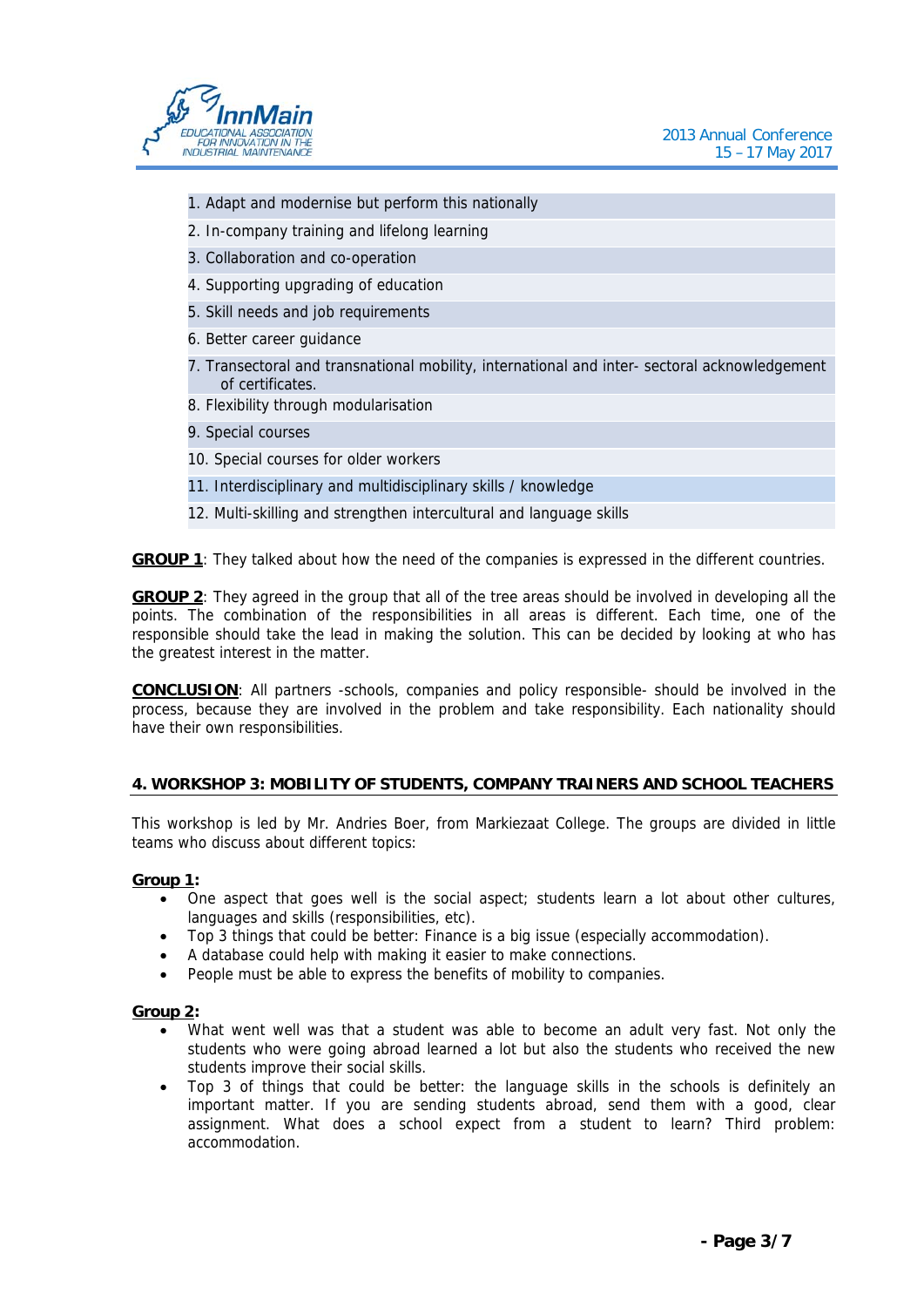

#### **Group 3:**

- The good point that afterwards, the feedback of companies has been nothing but good. There have not been any problems.
- Top 3 things that could be better: the planning is long term, and you need to have good personal contacts to maintain these relations. One person in the organisation should be responsible for international work.
- Marketing purposes; mobility can be used as a marketing tool.
- The system has to be simplified; many countries have different systems to do mobility.

#### **Group 4:**

- One aspect that goes well is the enthusiasm and the motivation of students and teachers, as well in Estonia as in Spain.
- Top 3 things that could be better: skills and languages, and if we want better languages we need more money. Then we can also receive teachers from other partners.
- Finding good companies; the good network. And keep having contact with the network even though you are not doing mobility.
- Give more attention to the students who have done mobility; give them a stage to show their students and colleagues.
- It is important that if you have a network of companies, it is good to know you can send students there via InnMain.

#### **GENERAL CONCLUSSIONS: points of improvement**

- 1. **Language skills**: How to improve the language of students? When you start a program about language, it is important you let the students know it is for mobility.
	- a. You can do this via classes with language teachers.
	- b. You can also learn languages via serious gaming or international video games.
	- c. Make a program on the internet in English, so that the students who are going to do mobility can already get in contact with the foreign country.
	- d. Afterwards, the language level will have been approved. We need to certify a "minimum level admissible".

#### 2. **Finding the good network of companies**:

- a. There must be a person in each country that takes care of the network of companies, and one responsible for each school that is the contact for all companies.
- b. We can create a database: a list of companies with whom you have good experiences and their contact and its relations.

#### **3. The assignment and the learning outcomes must be clear:**

- a. A standard form that shows the skills of the student who the company is to receive, can be useful. But maybe turn around; describe a new skill. What skill do you gain when doing mobility?
- b. Also some social and cultural skills; or the skills of being able to travel on your own.

#### **4. Accommodation; how can you improve it?**

- a. A good idea is home stay; there have been some good experiences with that. It is very cheap, but the social skills have to be in order so the hosting family know what they are going to receive.
- b. The hosting party knows where the cheap places to stay are. The planning can be done by the students themselves, but the advice can come from the hosting school.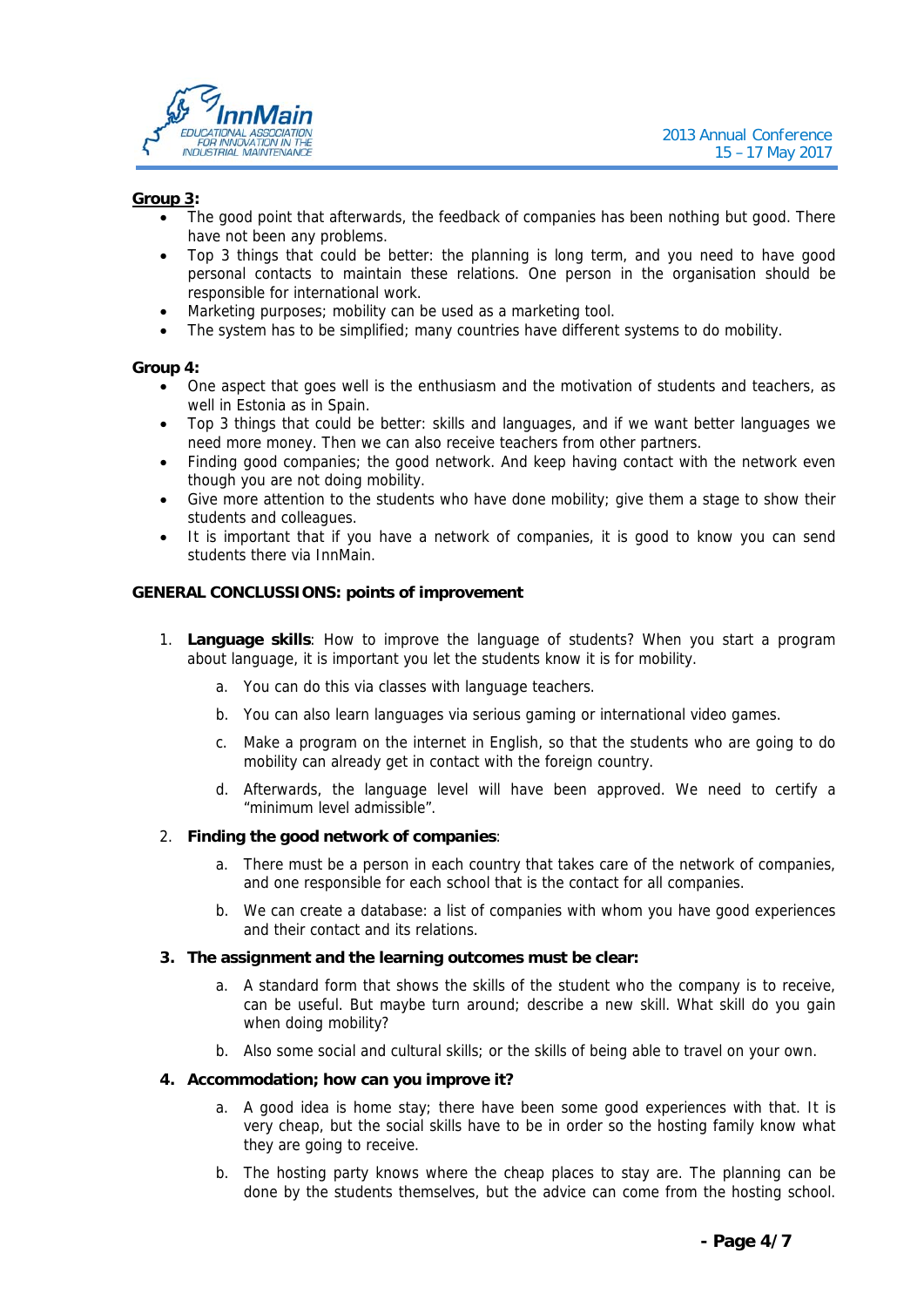

Family can be asked to host teachers or students and open their homes. Therefore, confidence is a big issue and very important.

#### **5. Te echnical De partments Report**

| N <sup>2</sup>          | <b>Timetable</b> | <b>Technical Department</b>                                                                                                                                                              | <b>Conductor</b>                                                                          |
|-------------------------|------------------|------------------------------------------------------------------------------------------------------------------------------------------------------------------------------------------|-------------------------------------------------------------------------------------------|
| 0                       | $09:30 - 09:40$  | Presentation                                                                                                                                                                             | Mr. Ignacio Ferrer                                                                        |
| $\mathbf{1}$            | $09:40 - 09:50$  | <b>Mechatronics and Automatic Installations</b>                                                                                                                                          | Mr. Carlos Hoyos<br>Mr. Peter Timmerman                                                   |
| $\overline{\mathbf{2}}$ | $09:50 - 10:00$  | HVAC, Refrigeration, Renewable Energies and<br><b>Efficiency Energy use</b>                                                                                                              | Mr. Guillermo Ferrando<br>Mr. Jean-Luc Rigaud                                             |
| 3                       | $10:00 - 10:10$  | Languages                                                                                                                                                                                | Ms. Krishna Singh<br>Ms. Tugba Guvenç                                                     |
| $\overline{4}$          | $10:10 - 10:20$  | <b>Relationship with Companies</b>                                                                                                                                                       | Mr. René Strijbosch<br>Mr. Ignacio Ferrer                                                 |
| 5                       | $10:20 - 10:30$  | <b>Mobility of students</b>                                                                                                                                                              | Mr. Andries Boer<br>Ms. Evelyne Laroche-Joubert<br>Ms. Juliane Heyden                     |
|                         | $10:30 - 10:40$  | <b>School Management</b>                                                                                                                                                                 | Mr. Joost de Jong<br>Mr. Özcan Bedel<br>Mr. Kristian Stagis                               |
| $\overline{7}$          | $10:40 - 10:50$  | <b>Project Management</b>                                                                                                                                                                | Mr. René Strijbosch<br>Mr. Hasan Burcin Mentes                                            |
| 8                       | $10:50 - 11:00$  | <b>OTHER DEPARTMENTS:</b><br><b>Electricity/Electronics</b><br><b>Automotive and ICT</b><br><b>Welding and Mechanics</b><br><b>Human Factors and Social Skills</b>                       | Mr. António Pereira<br>Mr. Hasan Burcin Mentes<br>Mr. Ari Tolvanen<br>Ms. Nicole Fandrich |
|                         |                  | Ir. Ignacio Ferrer makes a presentation of the TOI Project ToP-MoSt, a tool to promote the quality of<br>tudent's mobility. He invites all schools to join this project.                 |                                                                                           |
|                         |                  | Ill Technical Departments give a review about the progress made within each department.<br>Recommendations made after Technical Departments report and discussion from participants. The |                                                                                           |

#### **6. Ex xecutive Bo oard Annual l Report**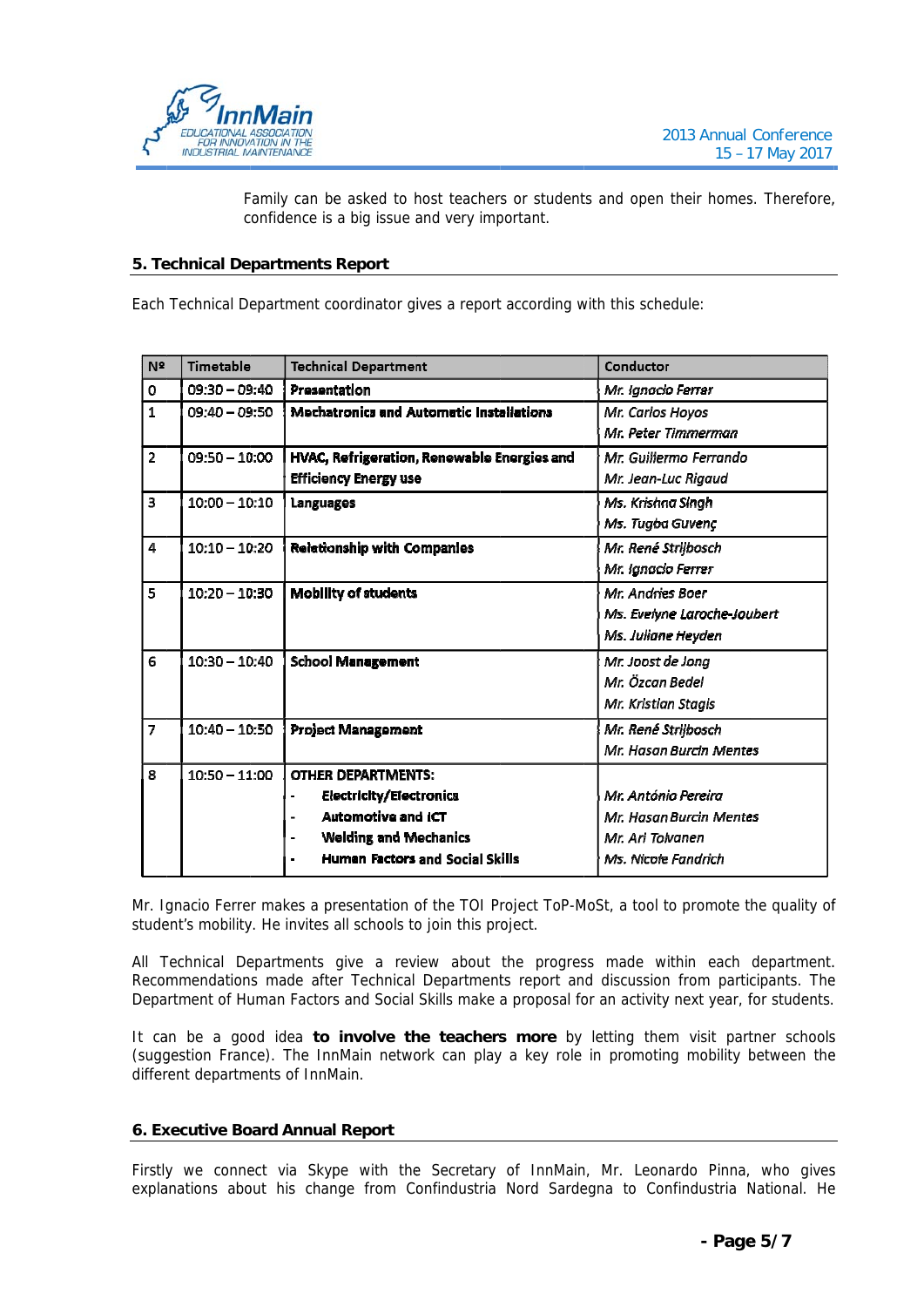

remains as Secretary as he has been appointed by Confindustria Nord Sardegna to be its representative.

Secondly, Mr. Antonio Mir gives a presentation summarizing what has happened this last year, in terms of new partners, mobility programs and projects funded by the European Commission.

Thirdly Mr. Wim Appels explains how the Executive Board has worked: its internal organization, the calendar of the meetings and the most important resolutions.

Ms. Eveline Krätz explains briefly the structure of the new website.

Finally the Executive Board answered the questions of the partners, who speak out their gratitude for the organisation of all the work that has been done and that has been made possible by the network. In time new opportunities will be opened.

#### **7. Annual Meeting of the Executive Board**

Commentaries:

- Perhaps the dynamics of the association will have to change in order for more success. Meaning, more meetings between departments and a more frequent communication.
- Annejet Goede and Leonardo Pinna can help the network with their position within Brussels; close to the news. They are doing an excellent job in helping InnMain to get information about grants.
- The members are the support of the network, and they have to work on maintaining a more close relationship with companies, firstly to work together in the projects and secondly to get them involved in the InnMain network. The tender project might open up more collaboration; it involves 5 or 6 companies. The project application is a process that takes time. When the project is granted, within the InnMain partners will be looked for partners to have a place in the project.
- European Federation National Maintenance Society (EFNMS). Every European country has its own EFNMS organisation. They are a collective of companies; which have training committee, who will be active on deciding on the European Maintenance Passport. They provide learning outcomes and are getting stronger. René Strijbosch would recommend having closer contacts with these associations (EFNMS).
- Krisha Singh from Dudley College makes a proposal to all InnMain partners: if they could be interested in participating in their consortium projects, they can participate. The Board says that it would be a great opportunity for partners to get involved in projects with other partners of different countries. On the other hand, we need to be consistent, and firstly strengthen the current network with the projects we have now.
- The suggestion is made that there is a need for dissemination materials; a brochure and a better website. At this moment, Eveline Krätz is working on building a new website, which is presented to the meeting. Most important role of this website from partners will be that they are the once who provide the content of the website. Any suggestions are welcome.

#### **Presentation of aspiring InnMain member and their admission in InnMain**

Mr. Robert Beloui – University of Pitesti (Pitesti, Romania) and Mr. António Esteves – Escola Profissional ValDoRio (Lisbon, Portugal) present their organizations.

After the voting, both members are unanimously accepted as new members to the InnMain network. They sign the Cooperation Agreement to finalise the partnership.